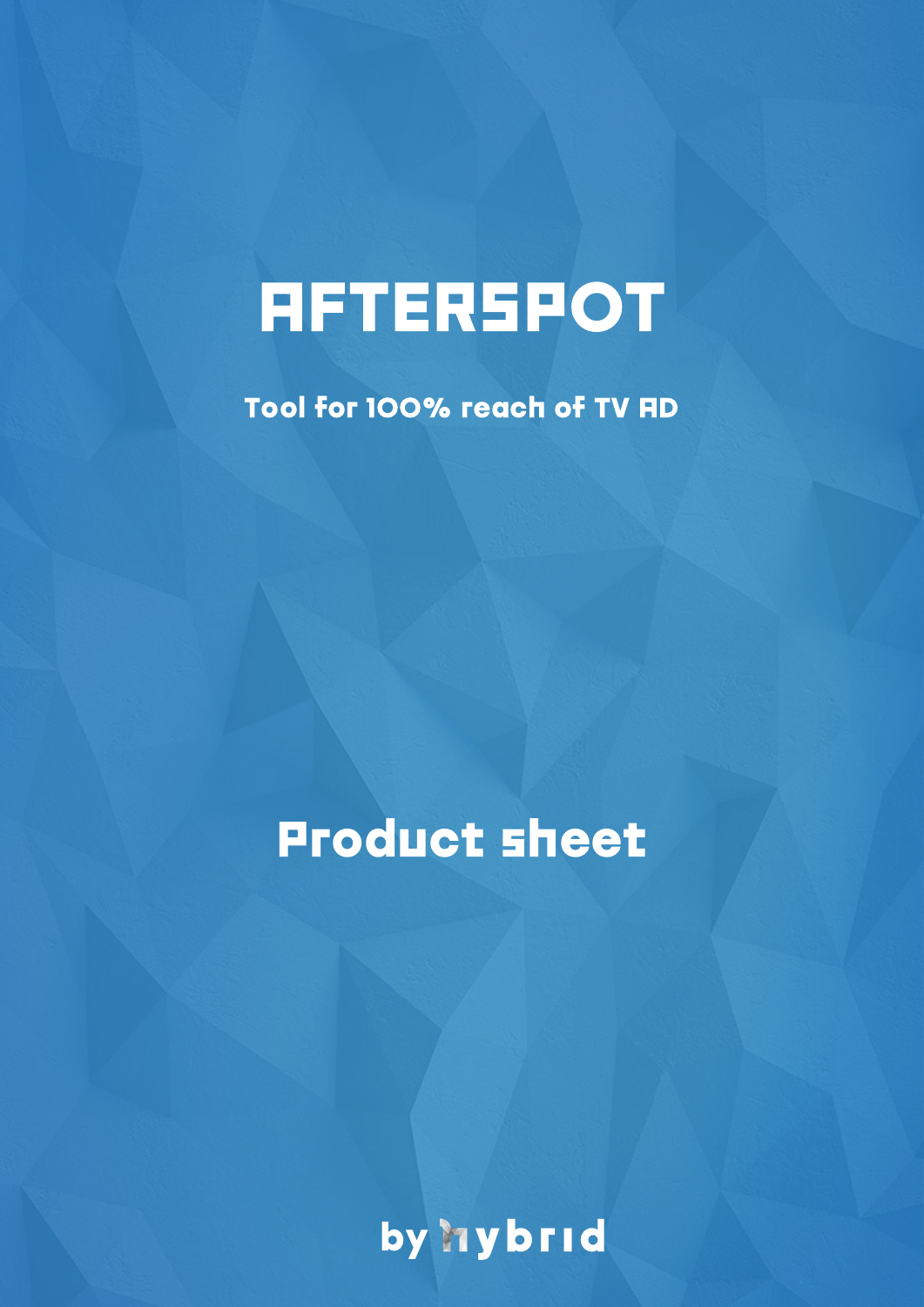What is?

### Afterspot

The primary function of Afterspot was created for business and advertising purposes, but it can also be used for programming and marketing purposes. The Afterspot targeting method works on the principle of communication with a TV device which either have watched or have not watched the linear broadcast advert spot or TV show. Based on this connection, Afterspot runs ads accordingly, to the defined objective of the campaign (reach, frequency, etc.) only on unique end TV devices with HbbTV support.

Afterspot is a Hybrid AD's platform's targeting method. The Afterspot advertising technology allows us to serve targeted advertising in the linear broadcast, in the form of a Red Button or to run spot ad in the HbbTV archive via advert system.



**Benefits** 

A whole new perspective on the commercial use of HbbTV technology, which is unique worldwide. With this solution, your campaigns will be more powerful, and you will offer your clients a premium and completely unique service. For example: the Afterspot technology can reach more than 2.2 million viewers in the Czech Republic.

### Methods of usage

For business purposes, Afterspot can be used in 4 ways. The first two work with Aftespot as a tool to achieve maximum reach or campaign frequency, where a flag is used to detect whether the TV device has watched or not watched a linear TV ad spot. The red button campaign is then served according to the defined target. Another option is smart content targeting, where the TV device has watched a relevant type of program (e.g. automotive theme; Top Gear series), it targets these campaign devices. The last, but most powerful way of utilization, is replacing TV campaigns in the HbbTV archive video-advertising and thus achieve the established reach of the spot campaign.

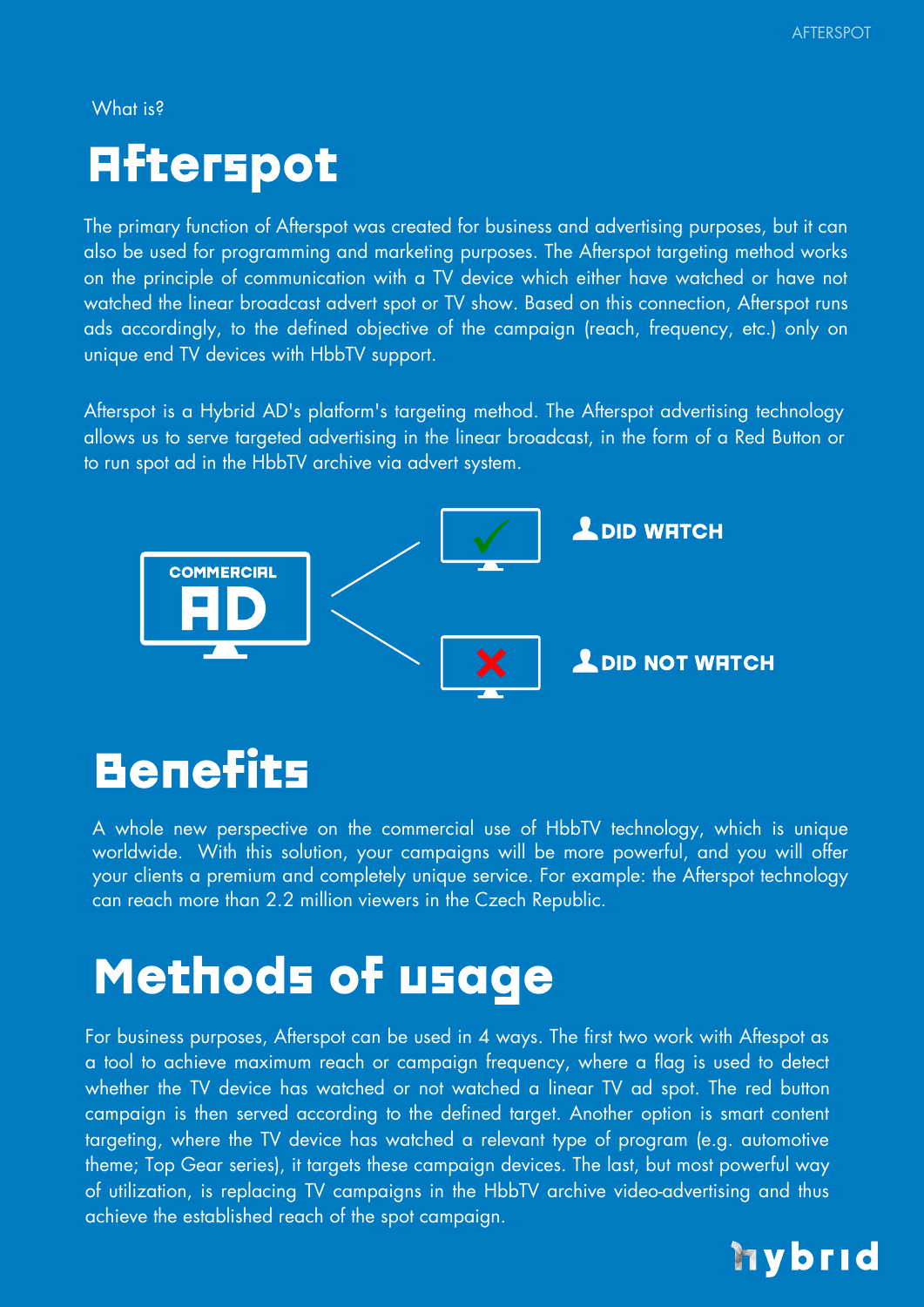Use case #1:

The viewer watches TV regularly but does not see the McDonalds' advertising spot with a limited offer. The customer wants to achieve maximum reach, which is why the TV device that has not watched the spot, is served the ad through the Red Button, matching the advertiser target audience.



### Use case #2:

On the other hand, when the viewer has already seen the advertising spot McDonalds with limited offer, the technology serves commercial Red Button with CTA or extended offer on the McDonalds in subsequent TV shows. This also includes a possibility of clicking through into the application, where the viewer can order/buy/learn more information, etc.



Use case #3:

Customer from the automotive, let's say BMW, segment wants to target his campaign on devices that watch shows with automotive themes. The technology reports TV devices that have watched automotive-themed shows in recent days. During the following week, this technology then launches a switch-in campaign.



### Use case #4:

Customer from Home Depot wants to reach all viewers of the TV station with their ads. The total reach of the TV campaign is only at 85%. The Afterspot technology recognizes TV devices that have not watched the ad yet and dynamically serves the spot in the HbbTV environment - the TV VOD archive.



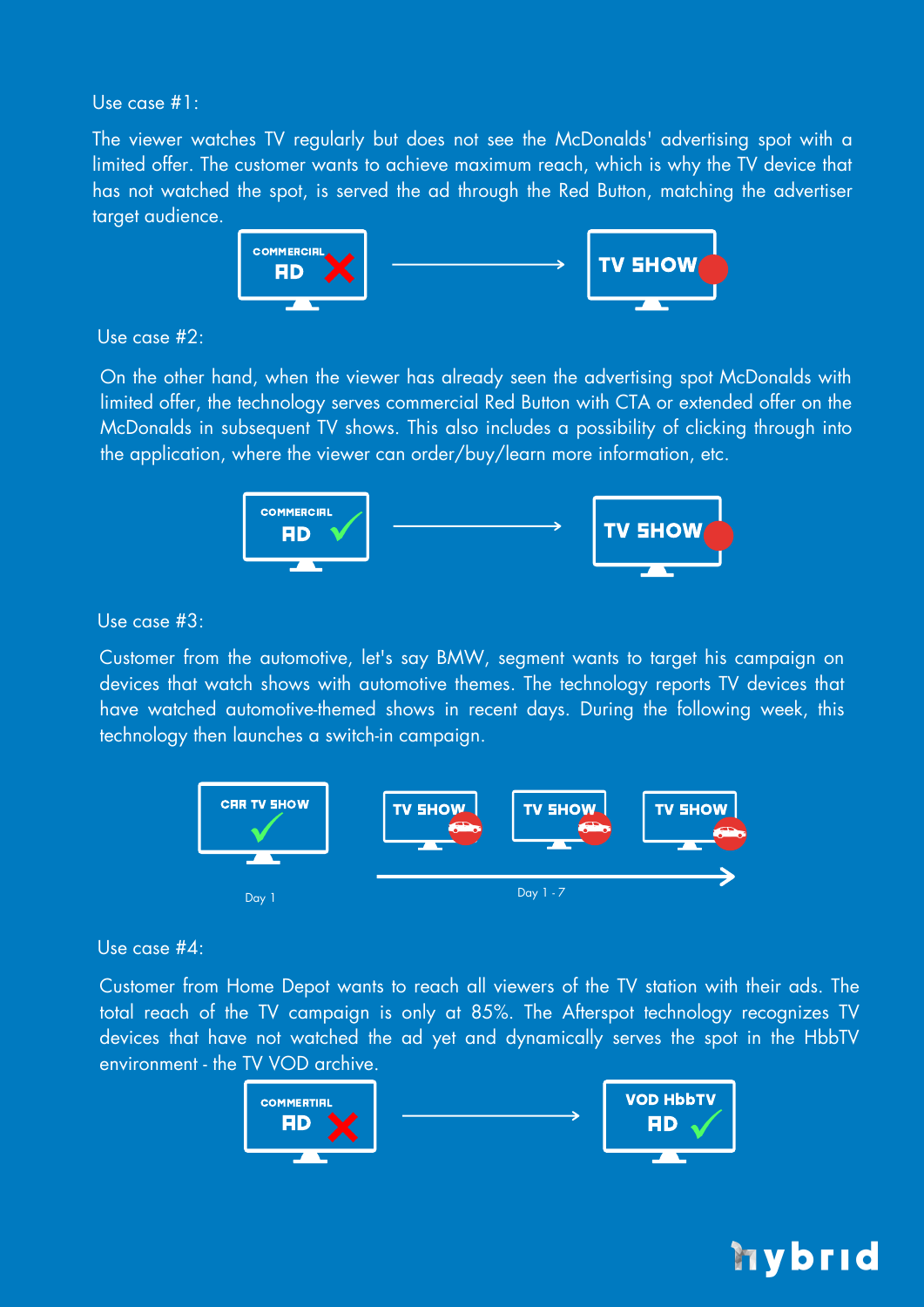## Afterspot's impact on the reach curve

The Afterspot technology and its impact is best illustrated with using a reach curve, which defines the percentage of target group intervention depending on the total volume of the campaign size. The curve can use two values, GRP (TRP) or currency.

The objective of Afterspot in the campaign is to improve the intervention effectiveness on the target group, for which Afterspot uses the method of targeting only specific viewers who have not seen the spot using a linear broadcast. At the same time, this method omits viewers who have already seen the spot. This maximizes audience intervention over the time in a effective way



### hybrid